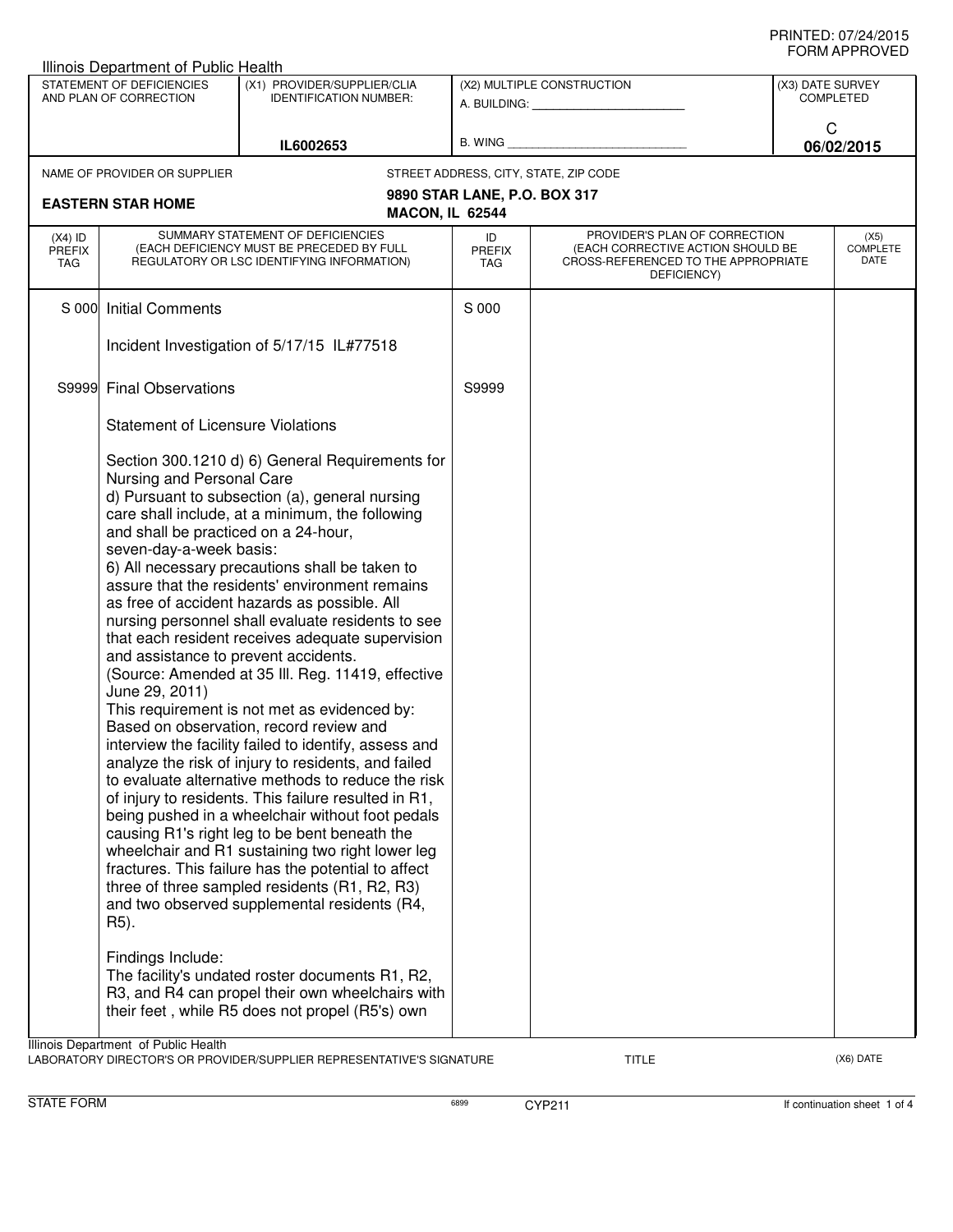## PRINTED: 07/24/2015 FORM APPROVED

|                                          | Illinois Department of Public Health                |                                                                                                                                                                                                                                                                                                                                                                                                                                                                                                                                                                                                                                                                                                                                            |                            |                                                                                                                          |                  |                                 |
|------------------------------------------|-----------------------------------------------------|--------------------------------------------------------------------------------------------------------------------------------------------------------------------------------------------------------------------------------------------------------------------------------------------------------------------------------------------------------------------------------------------------------------------------------------------------------------------------------------------------------------------------------------------------------------------------------------------------------------------------------------------------------------------------------------------------------------------------------------------|----------------------------|--------------------------------------------------------------------------------------------------------------------------|------------------|---------------------------------|
|                                          | STATEMENT OF DEFICIENCIES<br>AND PLAN OF CORRECTION | (X1) PROVIDER/SUPPLIER/CLIA<br><b>IDENTIFICATION NUMBER:</b>                                                                                                                                                                                                                                                                                                                                                                                                                                                                                                                                                                                                                                                                               |                            | (X2) MULTIPLE CONSTRUCTION                                                                                               | (X3) DATE SURVEY | <b>COMPLETED</b>                |
|                                          |                                                     |                                                                                                                                                                                                                                                                                                                                                                                                                                                                                                                                                                                                                                                                                                                                            |                            | A. BUILDING: A. BUILDING:                                                                                                |                  |                                 |
|                                          |                                                     | IL6002653                                                                                                                                                                                                                                                                                                                                                                                                                                                                                                                                                                                                                                                                                                                                  | B. WING                    |                                                                                                                          |                  | C<br>06/02/2015                 |
|                                          | NAME OF PROVIDER OR SUPPLIER                        |                                                                                                                                                                                                                                                                                                                                                                                                                                                                                                                                                                                                                                                                                                                                            |                            | STREET ADDRESS, CITY, STATE, ZIP CODE                                                                                    |                  |                                 |
|                                          |                                                     |                                                                                                                                                                                                                                                                                                                                                                                                                                                                                                                                                                                                                                                                                                                                            |                            | 9890 STAR LANE, P.O. BOX 317                                                                                             |                  |                                 |
|                                          | <b>EASTERN STAR HOME</b>                            | <b>MACON, IL 62544</b>                                                                                                                                                                                                                                                                                                                                                                                                                                                                                                                                                                                                                                                                                                                     |                            |                                                                                                                          |                  |                                 |
| $(X4)$ ID<br><b>PREFIX</b><br><b>TAG</b> |                                                     | SUMMARY STATEMENT OF DEFICIENCIES<br>(EACH DEFICIENCY MUST BE PRECEDED BY FULL<br>REGULATORY OR LSC IDENTIFYING INFORMATION)                                                                                                                                                                                                                                                                                                                                                                                                                                                                                                                                                                                                               | ID<br><b>PREFIX</b><br>TAG | PROVIDER'S PLAN OF CORRECTION<br>(EACH CORRECTIVE ACTION SHOULD BE<br>CROSS-REFERENCED TO THE APPROPRIATE<br>DEFICIENCY) |                  | (X5)<br><b>COMPLETE</b><br>DATE |
| S9999                                    | Continued From page 1                               |                                                                                                                                                                                                                                                                                                                                                                                                                                                                                                                                                                                                                                                                                                                                            | S9999                      |                                                                                                                          |                  |                                 |
|                                          | wheelchair at all.                                  |                                                                                                                                                                                                                                                                                                                                                                                                                                                                                                                                                                                                                                                                                                                                            |                            |                                                                                                                          |                  |                                 |
|                                          | two fractures of the right lower leg.<br>pain."     | The facility's self-reported incident dated 5/17/15<br>documents R1 was propelled in a wheelchair with<br>one pedal on the left side along the second floor<br>hallway by E3, Certified Nursing Assistant (CNA).<br>During this transport, R1 could not extend (R1's)<br>lower right extremity which contacted the floor<br>and was pulled under the wheelchair resulting in<br>On 6/2/15 at 9:45 AM, E3 CNA stated, "I have<br>pushed R1 in the wheelchair without pedals<br>before and R1 never had a problem keeping R1's<br>right leg elevated." E3 stated, "On 5/17/15, while<br>(E3) was pushing R1 down the hall, R1's right leg<br>fell to the ground and stopped the wheelchair<br>abruptly. R1 yelled out and stated (R1) was in |                            |                                                                                                                          |                  |                                 |
|                                          | propels at time- assist at times."                  | The current CNA Care Kardex for R1 documents<br>R1, "uses a wheelchair with two assist post right<br>ankle fracture." The facility's Resident Services<br>Evaluation dated 4/30/15 documents R1, "self<br>propels wheelchair with right foot and both hands,<br>when right foot gets tired, R1 rests it on the left<br>foot pedal." The Nursing Monthly Summary dated<br>April 2015 documents R1, "uses wheelchair- self<br>On 5/29/15 at 12:00 PM, E2, Director of Nursing,<br>stated, "Prior to the 5/17/15 incident, E2's                                                                                                                                                                                                               |                            |                                                                                                                          |                  |                                 |
|                                          |                                                     | expectation was for staff to assist residents who<br>self propel themselves in their wheelchairs when<br>they needed it by asking them to lift their feet off<br>the floor and push them to their desired location."                                                                                                                                                                                                                                                                                                                                                                                                                                                                                                                       |                            |                                                                                                                          |                  |                                 |
|                                          |                                                     | On 5/29/15 at 9:55 AM E4, Licensed Practical<br>Nurse, stated, "Staff will put pedals on                                                                                                                                                                                                                                                                                                                                                                                                                                                                                                                                                                                                                                                   |                            |                                                                                                                          |                  |                                 |
|                                          |                                                     | wheelchairs when they push residents outside or                                                                                                                                                                                                                                                                                                                                                                                                                                                                                                                                                                                                                                                                                            |                            |                                                                                                                          |                  |                                 |
| <b>STATE FORM</b>                        | Illinois Department of Public Health                |                                                                                                                                                                                                                                                                                                                                                                                                                                                                                                                                                                                                                                                                                                                                            | 6899                       | <b>CYP211</b>                                                                                                            |                  | If continuation sheet 2 of 4    |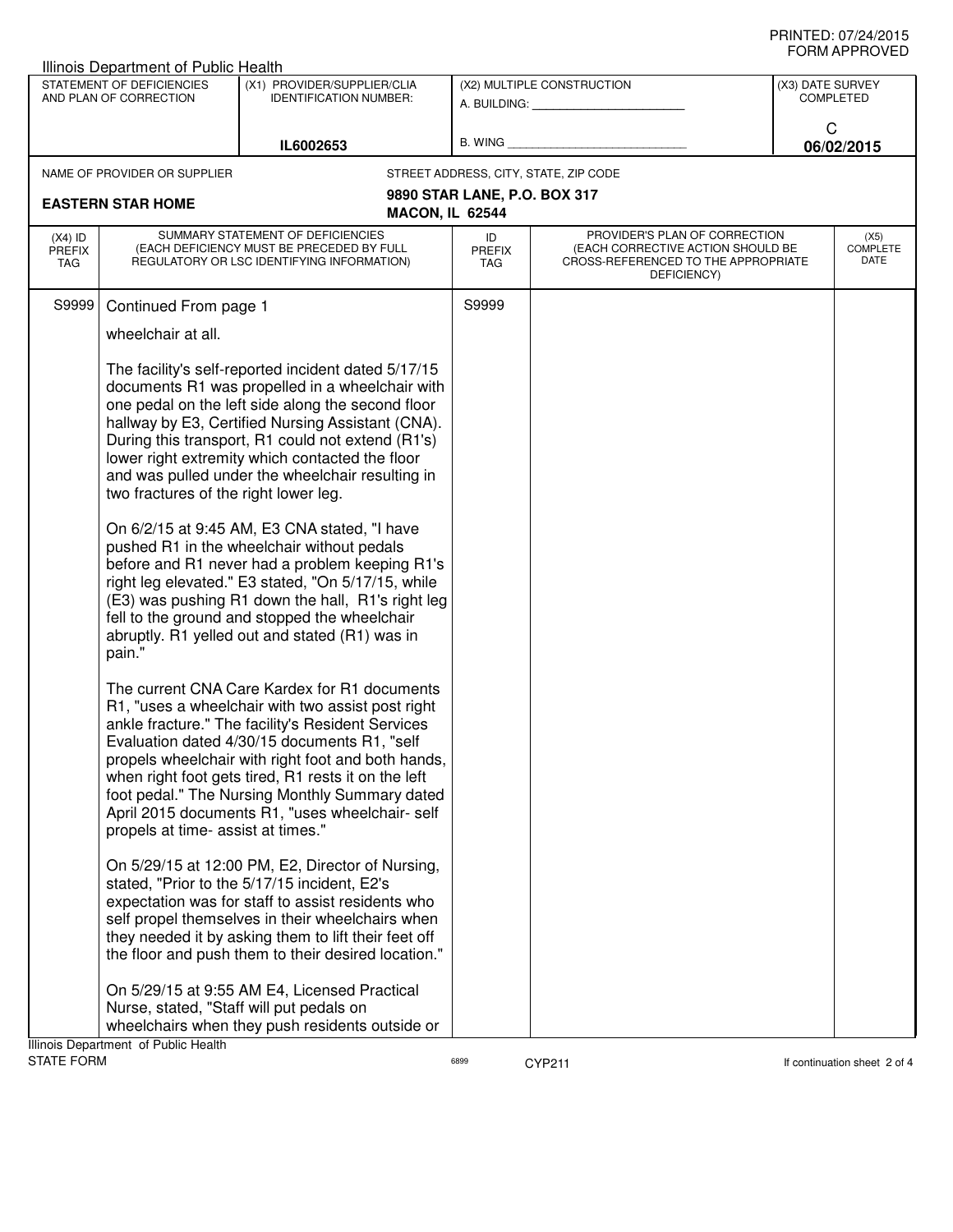|                                                     | Illinois Department of Public Health                                                                                                    |                                                                                                                                                                                                                                                                                                                                                                                                                                                              |                              |                                                                                                                          |                                      |  |
|-----------------------------------------------------|-----------------------------------------------------------------------------------------------------------------------------------------|--------------------------------------------------------------------------------------------------------------------------------------------------------------------------------------------------------------------------------------------------------------------------------------------------------------------------------------------------------------------------------------------------------------------------------------------------------------|------------------------------|--------------------------------------------------------------------------------------------------------------------------|--------------------------------------|--|
| STATEMENT OF DEFICIENCIES<br>AND PLAN OF CORRECTION |                                                                                                                                         | (X1) PROVIDER/SUPPLIER/CLIA<br><b>IDENTIFICATION NUMBER:</b>                                                                                                                                                                                                                                                                                                                                                                                                 | (X2) MULTIPLE CONSTRUCTION   |                                                                                                                          | (X3) DATE SURVEY<br><b>COMPLETED</b> |  |
|                                                     |                                                                                                                                         | IL6002653                                                                                                                                                                                                                                                                                                                                                                                                                                                    | B. WING                      |                                                                                                                          | C<br>06/02/2015                      |  |
|                                                     | NAME OF PROVIDER OR SUPPLIER                                                                                                            |                                                                                                                                                                                                                                                                                                                                                                                                                                                              |                              | STREET ADDRESS, CITY, STATE, ZIP CODE                                                                                    |                                      |  |
|                                                     |                                                                                                                                         |                                                                                                                                                                                                                                                                                                                                                                                                                                                              | 9890 STAR LANE, P.O. BOX 317 |                                                                                                                          |                                      |  |
|                                                     | <b>EASTERN STAR HOME</b>                                                                                                                |                                                                                                                                                                                                                                                                                                                                                                                                                                                              | <b>MACON, IL 62544</b>       |                                                                                                                          |                                      |  |
| $(X4)$ ID<br><b>PREFIX</b><br><b>TAG</b>            |                                                                                                                                         | SUMMARY STATEMENT OF DEFICIENCIES<br>(EACH DEFICIENCY MUST BE PRECEDED BY FULL<br>REGULATORY OR LSC IDENTIFYING INFORMATION)                                                                                                                                                                                                                                                                                                                                 | ID<br><b>PREFIX</b><br>TAG   | PROVIDER'S PLAN OF CORRECTION<br>(EACH CORRECTIVE ACTION SHOULD BE<br>CROSS-REFERENCED TO THE APPROPRIATE<br>DEFICIENCY) | (X5)<br><b>COMPLETE</b><br>DATE      |  |
| S9999                                               | Continued From page 2                                                                                                                   |                                                                                                                                                                                                                                                                                                                                                                                                                                                              | S9999                        |                                                                                                                          |                                      |  |
|                                                     | sometimes inside the building."                                                                                                         |                                                                                                                                                                                                                                                                                                                                                                                                                                                              |                              |                                                                                                                          |                                      |  |
|                                                     | On 5/29/15 at 9:55 AM E5, CNA, stated, "I always<br>put pedals on the wheelchairs when I push<br>residents, it's too dangerous not to." |                                                                                                                                                                                                                                                                                                                                                                                                                                                              |                              |                                                                                                                          |                                      |  |
|                                                     | floor.                                                                                                                                  | On 5/29/15 at 11:36 AM, E6, CNA, propelled R4<br>in a wheelchair along the first floor hallway 125<br>feet, from the elevator to the dining room. R4 was<br>unable to keep (R4's) legs extended and R4's<br>feet were visibly and audibly dragging on the                                                                                                                                                                                                    |                              |                                                                                                                          |                                      |  |
|                                                     | wheelchair with R5's feet or hands.                                                                                                     | On 5/29/15 at 11:36 AM, E7, CNA/Rehab Aid,<br>propelled R5 in a wheelchair without pedals along<br>the first floor hallway 125 feet from the elevator to<br>the dining room. R5 does not propel R5's own                                                                                                                                                                                                                                                     |                              |                                                                                                                          |                                      |  |
|                                                     | 11/18/14 documents R2 "continues to                                                                                                     | The facility's current CNA Care Kardex for R2<br>documents "wheelchair-self propels". The<br>facility's Resident Services Evaluation dated<br>demonstrate decreased range of motion in<br>bilateral lower extremities, leaning forward in the<br>wheelchair, and is receiving restorative services<br>two to five times per week." The facility's Nursing<br>Monthly Summary dated 5/18/15 documents R2<br>"uses wheelchair- self propels- assist at times." |                              |                                                                                                                          |                                      |  |
|                                                     | sometimes, I just hold my feet up."                                                                                                     | On 5/29/15 at 9:40 AM R2 stated, "I move my<br>own wheelchair with my feet. The staff push me                                                                                                                                                                                                                                                                                                                                                                |                              |                                                                                                                          |                                      |  |
|                                                     | from the elevator to the dining room.                                                                                                   | On 5/29/15 at 11:36 AM R2 was propelled in a<br>wheelchair without pedals by E9 Dietary<br>Manager, 125 feet along the first floor hallway                                                                                                                                                                                                                                                                                                                   |                              |                                                                                                                          |                                      |  |
|                                                     | Illinois Department of Public Health                                                                                                    | The facility's current CNA Care Kardex                                                                                                                                                                                                                                                                                                                                                                                                                       |                              |                                                                                                                          |                                      |  |
| STATE FORM                                          |                                                                                                                                         |                                                                                                                                                                                                                                                                                                                                                                                                                                                              | 6899                         | <b>CYP211</b>                                                                                                            | If continuation sheet 3 of 4         |  |